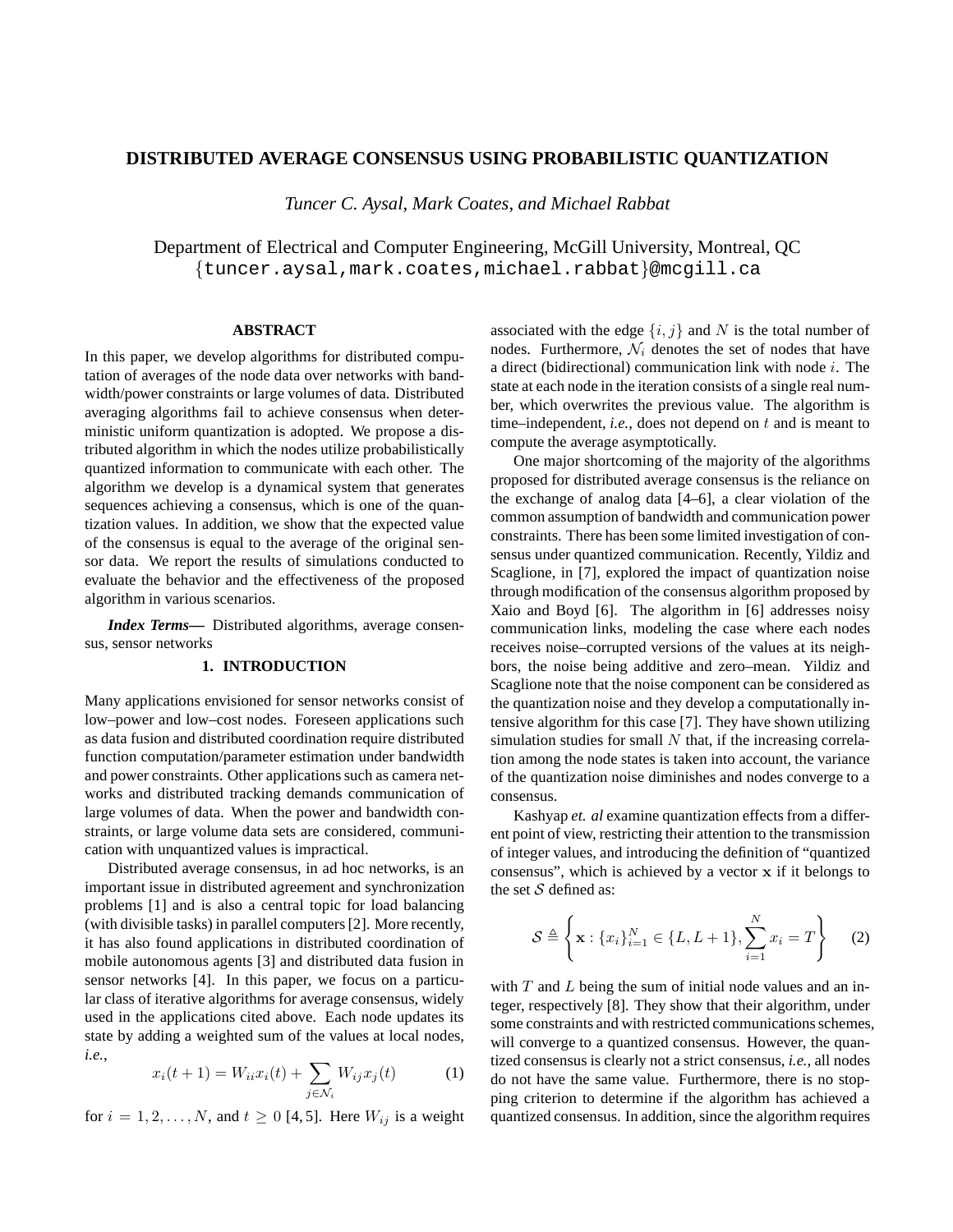the use of a single link per iteration, the convergence is very slow [8]. Of note is that both of the consensus algorithms discussed above utilize standard deterministic uniform quantization to quantize the data.

In this paper, we propose a simple distributed and iterative scheme to compute the average at each sensor node utilizing only quantized information communication. We adopt the probabilistic quantization (PQ) scheme to quantize the information before transmitting to the neighboring sensors [9]. PQ has been shown to be very effective in decentralized estimation since the quantized state is equal to the analog state in expectation [9]. This makes PQ suitable for average–based algorithms. In the scheme considered here, each node exchanges quantized state information with its neighbors in a simple and bidirectional manner. This scheme does not involve routing messages in the network; instead, it diffuses information across the network by updating each node's data with a weighted average of its neighbors' quantized values. It is shown here that the distributed average computation utilizing probabilistic consensus indeed achieves a consensus and the consensus is one of the quantization levels. Furthermore, the expected value of the achieved consensus is equal to the desired value, *i.e.*, the average of the analog measurements.

The remainder of this paper is organized as follows. Section 2 introduces the distributed average consensus problem and the PQ scheme. The proposed algorithm, along with its properties, is detailed in Section 3. Numerical examples are provided in Section 4. Finally, we conclude with Section 5.

## **2. PROBLEM FORMULATION**

We consider a set of nodes of a network, each with an initial real valued scalar  $y_i \in [-U, U]$ , where  $i = 1, 2, ..., N$ . We assume strongly connected network topologies, according to which, each node can establish bidirectional noise–free communication with a subset of the nodes in the network. The N– node topology is represented by the  $N \times N$  matrix  $\mathbf{\Phi} = [\Phi_{ij}],$ where for  $i \neq j$ ,  $\Phi_{ij} = 1$  if nodes i and j directly communicate, and  $\Phi_{ij} = 0$ , otherwise. We assume that transmissions are always successful and that the topology is fixed. Moreover, we define  $\mathcal{N}_i \triangleq \{j \in \{1, 2, \ldots, N\} : \Phi_{ij} \neq 0\}.$ 

Let 1 denote the vector of ones. Our goal is to develop a distributed iterative algorithm that computes at every node in the network, the value  $\overline{y} \triangleq (N)^{-1} \mathbf{1}^T y$  utilizing quantized state information communication. We hence aim to design a system such that the states at all nodes converge to a consensus and the statistical expectation of the consensus achieved, in the limit, is the average of the initial states.

**Remark 1.** *When the observations follow*  $y_i = \theta + n_i$  *where*  $i = 1, 2, \ldots, N$  *and*  $\theta$  *is the scalar to be estimated, and*  ${n_i}_{i=1}^N$  are independent and identically distributed (i.i.d.)  $\overline{z}$ ero–mean Gaussian with variance  $\sigma^2$ , the maximum likeli*hood estimate is given by the average,*  $\hat{\theta} = (N)^{-1} \mathbf{1}^{\mathrm{T}} \mathbf{y}$  *with the associated mean square error*  $\sigma^2/N$ .

In the following, we present a brief review of the quantization scheme adopted in this paper. Suppose that the scalar value  $x_i$  ∈ R is bounded to a finite interval  $[-U, U]$ . Furthermore, suppose that we wish to obtain a quantized message  $q_i$  with length l bits, where l is application dependent. We therefore have  $L = 2<sup>l</sup>$  quantization points given by the set  $\tau = {\tau_1, \tau_2, \ldots, \tau_L}$ . The points are uniformly spaced such that  $\Delta = \tau_{j+1} - \tau_j$  for  $j \in \{1, 2, ..., L-1\}$ . It follows that  $\Delta = 2U/(2^l - 1)$ . Now suppose  $x_i \in [\tau_j, \tau_{j+1})$  and let  $q_i \triangleq \mathcal{Q}(x_i)$  where  $\mathcal{Q}(\cdot)$  denotes the PQ operation. Then  $x_i$  is quantized in a probabilistic manner:

$$
\Pr\{q_i = \tau_{j+1}\} = r, \text{ and } \Pr\{q_i = \tau_j\} = 1 - r \quad (3)
$$

where  $r = (x_i - \tau_i)/\Delta$ . The following lemma, adopted from [9], discusses two important properties of the PQ.

**Lemma 1.** *[9] Let*  $q_i$  *be an l–bit quantization of*  $x_i \in [-U, U]$ *. The message*  $q_i$  *is an unbiased representation of*  $x_i$ , *i.e.*,

$$
\mathbb{E}\{q_i\} = x_i, \ \text{and} \ \text{var}(q_i) \le \frac{U^2}{(2^l - 1)^2} \tag{4}
$$

*where*  $var(\cdot)$  *denotes the variance of its argument.* 

# **3. DISTRIBUTED CONSENSUS USING PQ**

In the following, we propose a quantized distributed average consensus algorithm and incorporate PQ into the consensus framework for networks. Furthermore, we analyze the effect of PQ on the consensus algorithm.

At  $t = 0$  (after all sensors have taken the measurement), each node initializes its state as  $x_i(0) = y_i$ , *i.e.*,  $\mathbf{x}(0) = \mathbf{y}$ where  $x(0)$  denotes the initial states at the nodes. It then quantizes its state to generate  $q_i(0) = \mathcal{Q}(x_i(0))$ . At each following step, each node updates its state with a linear combination of its own quantized state and the quantized states at its neighbors

$$
x_i(t+1) = W_{ii}q_i(t) + \sum_{j \in \mathcal{N}_i} W_{ij}q_j(t)
$$
 (5)

for  $i = 1, 2, ..., N$ , where  $q_j(t) = \mathcal{Q}(x_j(t))$ , and t denotes the time step. Also,  $W_{ij}$  is the weight on  $x_j(t)$  at node i. Moreover, setting  $W_{ij} = 0$  whenever  $\Phi_{ij} = 0$ , the distributed iterative process reduces to the following recursion

$$
\mathbf{x}(t+1) = \mathbf{W}\mathbf{q}(t) \tag{6}
$$

where  $q(t)$  denotes the quantized state vector. In the sequel, we assume that W, the weight matrix, satisfies the conditions required for asymptotic average consensus without quantization [6]:

$$
\mathbf{W1} = \mathbf{1}, \ \mathbf{1}^{\mathrm{T}}\mathbf{W} = \mathbf{1}^{\mathrm{T}}, \ \lambda_1 = 1, \ \text{and} \ |\lambda_i| < 1 \tag{7}
$$

where  $\{\lambda_i\}_{i=1}^N$  denote the eigenvalues of **W** in non–increasing order. Weight matrices satisfying the above conditions are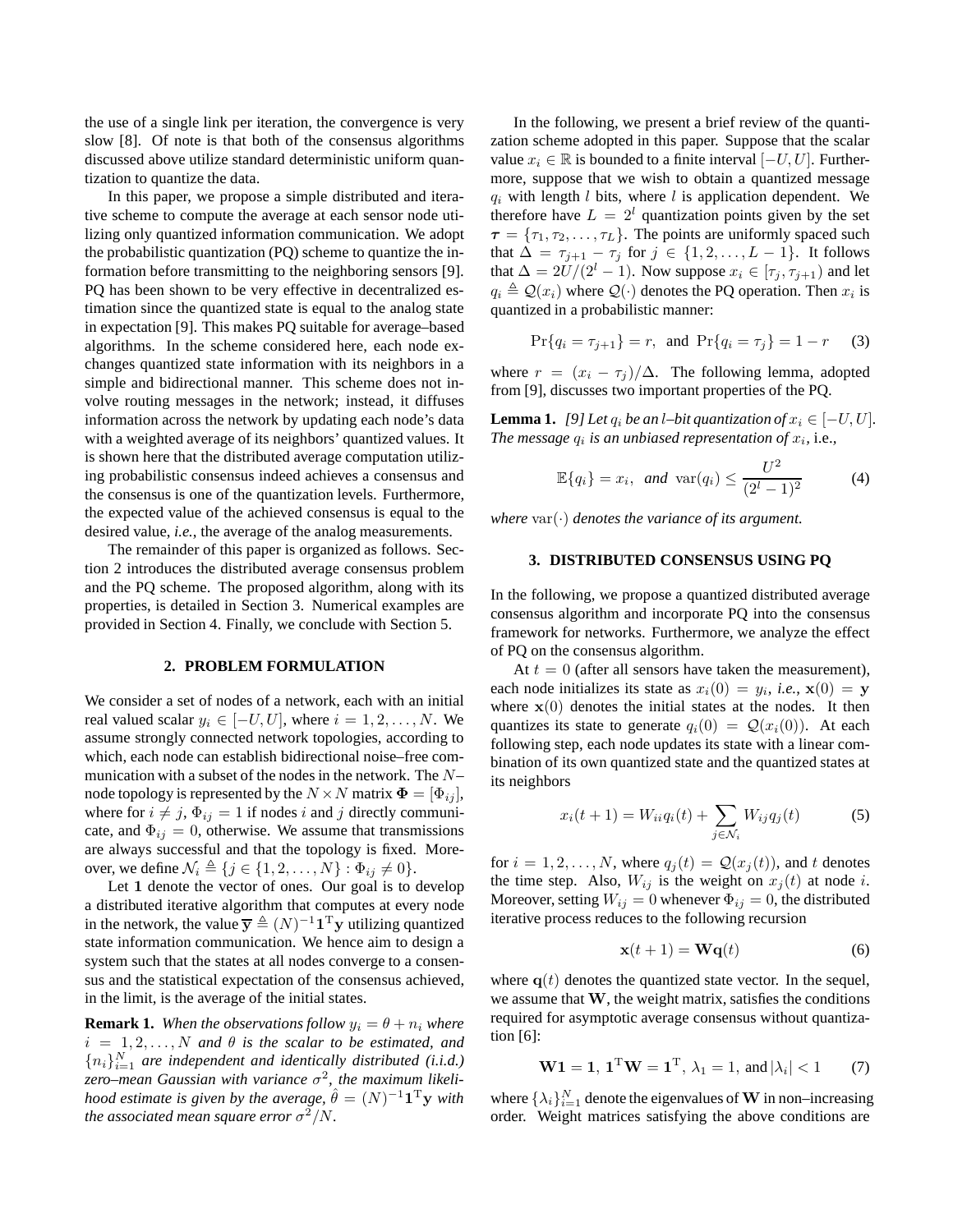easy to find if the underlying graph is connected and non– bipartite, *e.g.*, Maximum–degree and Metropolis weights [6].

The following theorem considers the convergence of the probabilistically quantized distributed average computation.

**Theorem 1.** *The distributed iterative consensus utilizing PQ achieves a consensus, almost surely, given by*

$$
\lim_{t \to \infty} \mathbf{x}(t) = c\mathbf{1}
$$
 (8)

*where*  $c \in \tau$ *.* 

*Proof.* Without loss of generality, we focus on integer quantization in the range  $[1, m]$ . Define M as the discrete Markov chain with initial state  $q(0)$  and transition matrix defined by the combination of the deterministic transformation  $x(t +$ 1) = Wq(t) and the probabilistic quantizer q(t + 1)  $\sim$  $Pr{q(t + 1)|\mathbf{x}(t + 1)}$ .

Let  $S_0$  be the set of quantization points that can be represented in the form q1 for some integer q and denote by  $S_k$  the set of quantization points with minimum Manhattan distance k from  $S_0$ . Moreover, let  $\mathcal{C}(\mathbf{q})$  be the open hypercube centered at q and defined as  $(q_1 - 1, q_1 + 1) \times (q_2 - 1, q_2 + 1) \times$  $\ldots \times (q_N - 1, q_N + 1)$ . Here  $q_k$  denotes the k–th coefficient of q. Note that any point in  $C(\mathbf{q})$  has a non-zero probability of being quantized to q. Let

$$
\mathcal{A}_k = \bigcup_{\mathbf{q} \in \mathcal{S}_k} \mathcal{C}(\mathbf{q}).\tag{9}
$$

The consensus operator has the important property that  $|\mathbf{Wq}-\mu_{\mathbf{Wq}}|<|\mathbf{q}-\mu_{\mathbf{q}}|$  for  $|\mathbf{q}-\mu_{\mathbf{q}}|>0$ , where  $\mu_{\mathbf{q}}$  denotes the projection of q onto the 1–vector. Moreover,  $cW1 =$ c1. The latter property implies that  $q \in S_0$  is an absorbing state, since  $\mathcal{Q}(\mathbf{x}(t+1)) = \mathcal{Q}(\mathbf{W}\mathbf{q}(t)) = \mathcal{Q}(\mathbf{q}(t)) = \mathbf{q}(t)$ . The former property implies that there are no other absorbing states, since  $x(t+1)$  cannot equal  $q(t)$  (it must be closer to the 1–vector). This implies, from the properties of the quantizer Q, that there is a non-zero probability that  $q(t + 1) \neq q(t)$ .

In order to prove that  $M$  is an absorbing Markov chain, it remains to show that it is possible to reach an absorbing state from any other state. We prove this by induction, demonstrating first that

$$
\Pr\{\mathbf{q}(t+1) \in \mathcal{S}_0 | \mathbf{q}(t) \in \mathcal{S}_1\} > 0 \tag{10}
$$

and subsequently that

$$
\Pr\{\mathbf{q}(t+1) \in \bigcup_{i=0}^{i=k-1} S_i | \mathbf{q}(t) \in \mathcal{S}_k\} > 0.
$$
 (11)

Define the open set  $\mathcal{V}_k$  as

$$
\mathcal{V}_k = \left\{ \mathbf{x} : |\mathbf{x} - \mu_\mathbf{x}| < k\sqrt{N-1}/\sqrt{N} \right\}. \tag{12}
$$

To commence, observe that  $V_1 \subset A_0$ . The distance  $|q - \rangle$  $|\mu_{\mathbf{q}}| = \sqrt{N-1}/\sqrt{N}$  for  $\mathbf{q} \in S_1$ . Hence, if  $\mathbf{q}(t) \in S_1$ ,  $\mathbf{x}(t+1) = \mathbf{Wq}(t) \in \mathcal{V}_1 \in \mathcal{A}_0$  and  $\Pr{\mathbf{q}(t+1) \in \mathcal{S}_0} > 0$ . Similarly, the set

$$
\mathcal{V}_k \subset \bigcup_{i=0}^{i=k-1} \mathcal{A}_i. \tag{13}
$$

The maximum distance  $|\mathbf{q} - \mu_{\mathbf{q}}|$  for any point  $\mathbf{q} \in S_k$  is  $k\sqrt{N-1}/\sqrt{N}$ . This implies that

$$
\mathbf{x}(t+1) = \mathbf{W}\mathbf{q}(t) \in \mathcal{V}_k \in \bigcup_{i=0}^{i=k-1} \mathcal{A}_i.
$$
 (14)

There is thus some  $i < k$  and some  $q \in S_i$  such that  $Pr{\Q(\mathbf{x}(t+1)) = \mathbf{q}} > 0$ . This argument implies that for any starting state  $q(0)$  such that  $q(0) \in S_k$  for some k, there exists a sequence of transitions with non–zero probability whose application results in absorption.  $\Box$ 

The following theorem discusses the expectation of the limiting random vector, *i.e.*, the expected value of  $x(t)$  as t tends to infinity.

**Theorem 2.** *The expectation of the limiting random vector is given by*

$$
\mathbb{E}\left\{\lim_{t\to\infty}\mathbf{x}(t)\right\} = (N)^{-1}\mathbf{1}\mathbf{1}^{\mathrm{T}}\mathbf{x}(0). \tag{15}
$$

*Proof.* Note that  $||\mathbf{x}(t)|| \leq \sqrt{N}U$ , for  $t \geq 0$ , and,  $\{x_i(t) :$  $i = 1, 2, \ldots, N$  are bounded for all t. Moreover, from Theorem 1, we know that the random vector sequence  $x(t)$  converges in the limit, *i.e.*,  $\lim_{t\to\infty} \mathbf{x}(t) = c\mathbf{1}$  for some  $c \in \tau$ . Thus, by dominated convergence theorem [10], we have

$$
\mathbb{E}\left\{\lim_{t\to\infty}\mathbf{x}(t)\right\} = \lim_{t\to\infty}\mathbb{E}\{\mathbf{x}(t)\}.
$$
 (16)

In the following, we derive  $\lim_{t\to\infty} \mathbb{E}\{\mathbf{x}(t)\}\$  and utilize the above relationship to arrive at the desired result.

Note that the quantization noise,  $v_i$ , can be viewed as a Bernoulli random variable taking values at  $r_i\Delta$  and  $(r_i-1)\Delta$ with probabilities  $1 - r_i$ , and  $r_i$ , respectively. In terms of quantization noise  $\mathbf{v}(t)$ ,  $\mathbf{q}(t)$  is written as

$$
\mathbf{q}(t) = \mathbf{x}(t) + \mathbf{v}(t). \tag{17}
$$

The distributed iterative process reduces to the following recursion

$$
\mathbf{x}(t+1) = \mathbf{W}\mathbf{x}(t) + \mathbf{W}\mathbf{v}(t).
$$
 (18)

Repeatedly utilizing the state recursion gives

$$
\mathbf{x}(t) = \mathbf{W}^t \mathbf{x}(0) + \sum_{j=0}^{t-1} \mathbf{W}^{t-j} \mathbf{v}(j)
$$
(19)

where  $\mathbf{W}^t = \mathbf{W} \cdot \mathbf{W} \cdot \dots \mathbf{W}$ , t times. Taking the statistical expectation of  $x(t)$  as  $t \to \infty$  and noting that the only random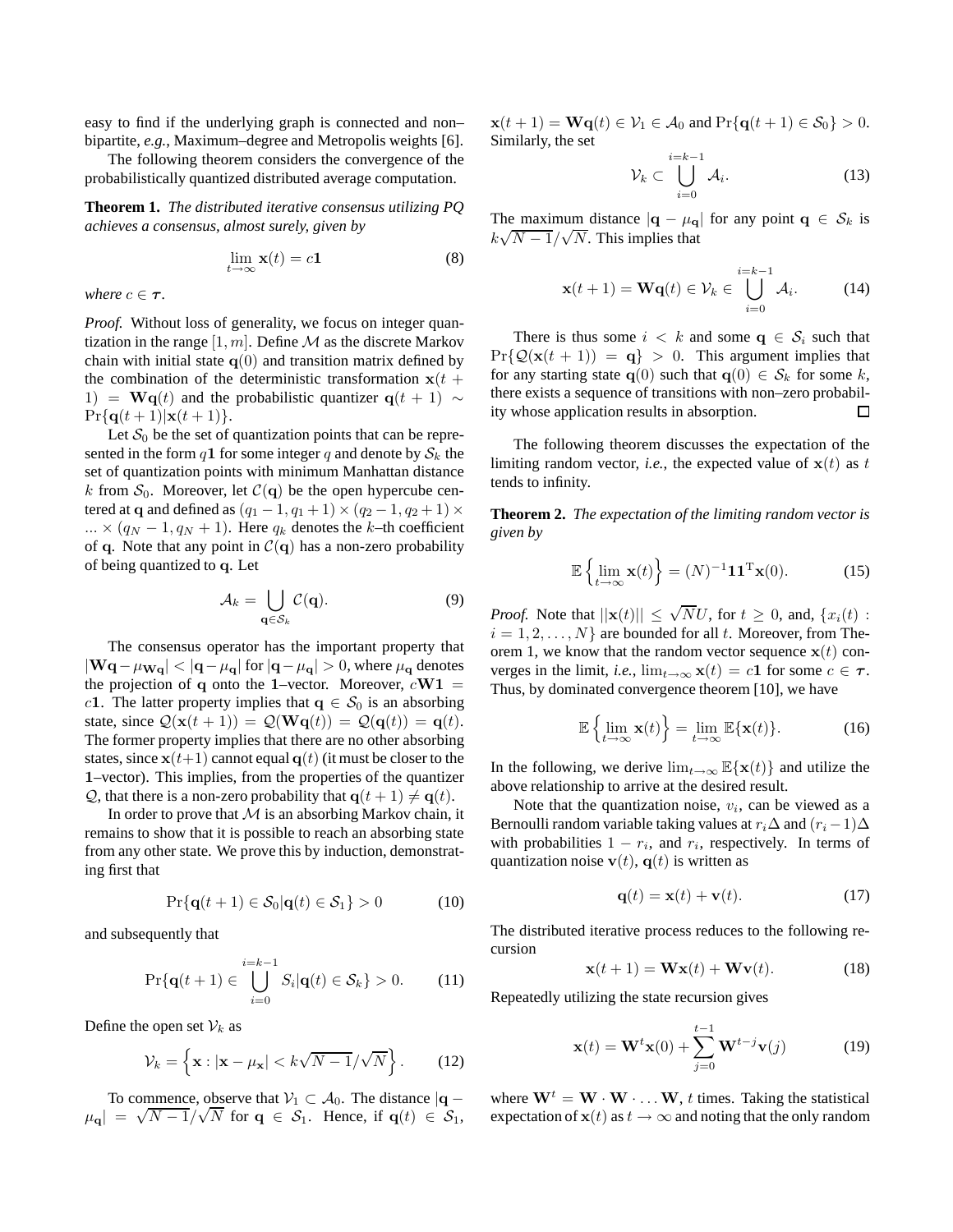variables are v(j) for  $j = 0, 1, \ldots, t - 1$ , yields

$$
\lim_{t \to \infty} \mathbb{E}\{\mathbf{x}(t)\} = \lim_{t \to \infty} \mathbf{W}^t \mathbf{x}(0) + \sum_{j=0}^{t-1} \mathbf{W}^{t-j} \mathbb{E}\{\mathbf{v}(j)\} \quad (20)
$$

$$
= \lim_{t \to \infty} \mathbf{W}^t \mathbf{x}(0)
$$
 (21)

since  $\mathbb{E}\{\mathbf{v}(j)\} = \mathbf{0}$  for  $j = 0, 1, \dots, t - 1$ ; a corollary of Lemma 1. Furthermore, noting that

$$
\lim_{t \to \infty} \mathbf{W}^t = (N)^{-1} \mathbf{1} \mathbf{1}^{\mathrm{T}}
$$
 (22)

 $\Box$ 

gives

$$
\lim_{t \to \infty} \mathbb{E}\{\mathbf{x}(t)\} = (N)^{-1} \mathbf{1} \mathbf{1}^{\mathrm{T}} \mathbf{x}(0). \tag{23}
$$

Recalling (16) gives the desired result.

This result indicates that the statistical mean of the limiting random vector is indeed equal to the initial state average. Furthermore, this theorem, combined with the previous one, indicates that the consensus value,  $c$ , is a discrete random variable with support defined by  $\tau$  whose expectation is equal to the average of the initial states.

# **4. NUMERICAL EXAMPLES**

This section details numerical examples evaluating the performance of the distributed average computation using probabilistic quantization. Throughout the simulations we utilize the Metropolis weight matrix defined for a graph [6]. The Metropolis weights on a graph are defined as follows:

$$
W_{ij} = \begin{cases} (1 + \max\{K_i, K_j\})^{-1}, & i \neq j, \text{ and } \Phi_{ij} = 1\\ 1 - \sum_{k \in \mathcal{N}_i} W_{ik}, & i = j\\ 0, & \text{otherwise} \end{cases}
$$
(24)

where  $\mathcal{K}_i = |\mathcal{N}_i|$  with  $|\cdot|$  denoting cardinality of its argument. This method of choosing weights is adapted from the Metropolis algorithm in the literature of Markov chain Monte Carlo. The Metropolis weights are very simple to compute and are well suited for distributed implementation. Furthermore, the nodes do not need any global knowledge of the communication graph or even the total number of nodes.

We simulate a network with  $N = 50$  nodes randomly dispersed on the unit square  $[0, 1] \times [0, 1]$ , connecting two nodes by an edge if the distance between them is less than the connectivity radius (a link exists between any two nodes that are at a range less than  $d$ , where  $d$  is the connectivity radius [5, 6]) where  $d = \sqrt{\log(N)/N}$ . The initial states  $\mathbf{x}(0)$ are drawn i.i.d. from a Gaussian distribution with mean 0.85 and unit variance. The initial states are then regularized such that  $\overline{\mathbf{x}}(0) = 0.85$ . The quantization resolution is taken as  $\Delta = 0.1$ . Figure 1 depicts the trajectories taken by the distributed consensus computation using PQ at each of the 50 nodes in the network overlayed on one plot. The figure indicates that the algorithm does indeed achieve consensus as all



tization and (bottom:) probabilistic quantization.



**Fig. 2**. The variance of the consensus with respect to (a) the quantization resolution and (b) the initial state average.

trajectories are converging to the same point. In this case, the consensus is  $\lim_{t\to\infty}$  **x**(t) = (0.9)**1**, which is in agreement with the theoretical results indicating that the consensus is at one of the quantization levels. Also note that distributed average computation utilizing deterministic uniform quantization (to closest quantization level) also converges, but, there is no consensus due to the bias induced by uniform quantization.

We next investigate the effect of the quantization resolution and the location of the initial state average on the consensus variance. Figure 2 plots the variance of the consensus for varying  $\Delta \in [0.05, 0.25]$  when  $\bar{\mathbf{x}}(0) = 0.85$  and for varying  $\overline{\mathbf{x}}(0) \in [0.5, 1]$  when  $\Delta = 0.25$ . Note that each data point in the plots is an ensemble average of 100 trials. Also plotted is the curve  $\Delta^2/4$ . The variance, as expected, tends to increase as ∆ increases and exhibits a harmonic behavior as the location of the average changes. This is due to the effect induced by the distance of the average to the quantization levels. The plots also suggest that  $\Delta^2/4$  is an upper bound for consensus variance, which is a topic of current exploration.

Figure 3 shows the behavior of the average mean square